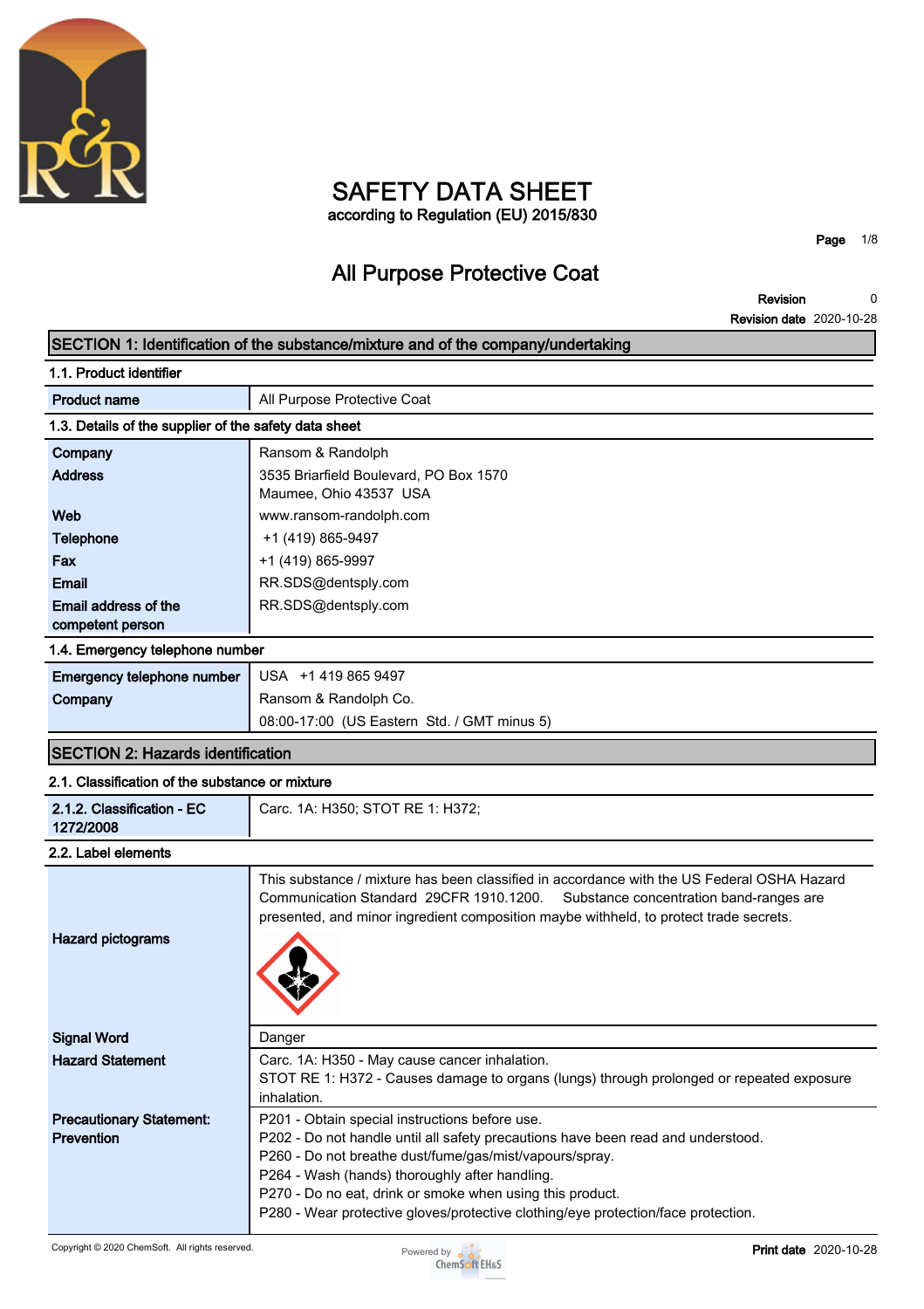| 2.2. Label elements                                      |                                                                                           |
|----------------------------------------------------------|-------------------------------------------------------------------------------------------|
|                                                          | P285 - In case of inadequate ventilation wear respiratory protection.                     |
| <b>Precautionary Statement:</b>                          | P308+P313 - IF exposed or concerned: Get medical advice/attention.                        |
| Response                                                 | P314 - Get medical advice/attention if you feel unwell.                                   |
| <b>Precautionary Statement:</b>                          | P405 - Store locked up.                                                                   |
| <b>Storage</b>                                           |                                                                                           |
| <b>Precautionary Statement:</b>                          | P501 - Dispose of contents/container to local and national regulations                    |
| <b>Disposal</b>                                          |                                                                                           |
| 2.3. Other hazards                                       |                                                                                           |
| Other hazards                                            | This material contains trace amounts of naturally occurring uranium, thorium, and radium. |
| <b>Further information</b>                               |                                                                                           |
|                                                          | Product contains. respirable crystalline silica (RCS).                                    |
|                                                          |                                                                                           |
|                                                          | Not applicable. PBT and vPvB assessment.                                                  |
| <b>SECTION 3: Composition/information on ingredients</b> |                                                                                           |

#### **3.2. Mixtures**

#### **EC 1272/2008**

| <b>Chemical Name</b>      | Index No.    | CAS No.       | EC No.    | <b>REACH Registration</b><br><b>Number</b> | Conc.<br>$(\%w/w)$ | Classification                                                       |
|---------------------------|--------------|---------------|-----------|--------------------------------------------|--------------------|----------------------------------------------------------------------|
| quartz $> 10$ % USA       |              | 14808-60-7    | 238-878-4 |                                            |                    | 50 - 60% Carc. 1A: H350; STOT RE 1:<br>H372:                         |
| sodium silicate           |              | 1344-09-8     | 215-687-4 |                                            |                    | 1 - 10% Skin Irrit. 2: H315; Eye Irrit. 2:<br>H319; STOT SE 3: H335; |
| glycerin (Glycerol, mist) |              | $56 - 81 - 5$ | 200-289-5 |                                            | $1 - 10\%$         |                                                                      |
| Ammonia solution          | 007-001-01-2 | 1336-21-6     | 215-647-6 |                                            |                    | 0.5 - 1% Skin Corr. 1B: H314; Aguatic<br>Acute 1: H400:              |

#### **Further information**

**Full text for all Risk Phrases mentioned in this section are displayed in Section 16.**

#### **SECTION 4: First aid measures**

#### **4.1. Description of first aid measures**

| Inhalation          | Move the exposed person to fresh air. Seek medical attention.                                                                                  |
|---------------------|------------------------------------------------------------------------------------------------------------------------------------------------|
| Eye contact         | Rinse immediately with plenty of water for 15 minutes holding the eyelids open. Seek medical<br>attention if irritation or symptoms persist.   |
| <b>Skin contact</b> | Wash off immediately with plenty of soap and water. Remove contaminated clothing. Seek medical<br>attention if irritation or symptoms persist. |
| Ingestion           | Seek medical attention if irritation or symptoms persist. DO NOT INDUCE VOMITING.                                                              |
|                     | 4.2. Most important symptoms and effects, both acute and delayed                                                                               |
| <b>Inhalation</b>   | May cause irritation to respiratory system.                                                                                                    |
| Eye contact         | Irritating to eyes.                                                                                                                            |
| <b>Skin contact</b> | Irritating to skin.                                                                                                                            |
| Ingestion           | Ingestion may cause nausea and vomiting.                                                                                                       |
|                     | 4.3. Indication of any immediate medical attention and special treatment needed                                                                |
| Inhalation          | Seek medical attention if irritation or symptoms persist.                                                                                      |
| Eye contact         | Seek medical attention if irritation or symptoms persist.                                                                                      |
| <b>Skin contact</b> | Seek medical attention if irritation or symptoms persist.                                                                                      |
|                     | Seek medical attention if irritation or symptoms persist.                                                                                      |

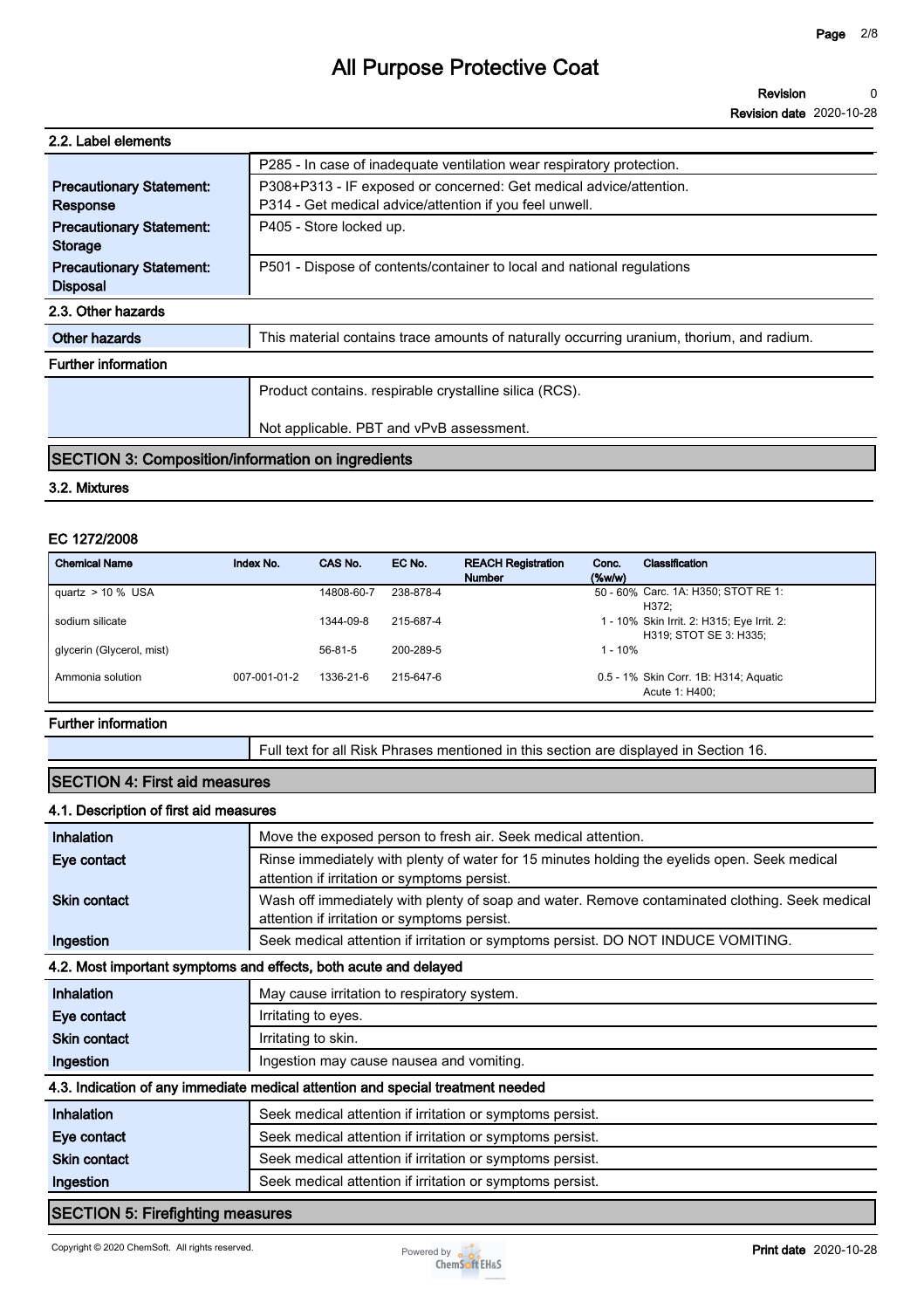| 5.1. Extinguishing media                                          |                                                                                                                                                                                                                                                                                                                                                                                                                 |
|-------------------------------------------------------------------|-----------------------------------------------------------------------------------------------------------------------------------------------------------------------------------------------------------------------------------------------------------------------------------------------------------------------------------------------------------------------------------------------------------------|
|                                                                   | Use extinguishing media appropriate to the surrounding fire conditions.                                                                                                                                                                                                                                                                                                                                         |
| 5.2. Special hazards arising from the substance or mixture        |                                                                                                                                                                                                                                                                                                                                                                                                                 |
|                                                                   | Burning produces irritating, toxic and obnoxious fumes.                                                                                                                                                                                                                                                                                                                                                         |
| 5.3. Advice for firefighters                                      |                                                                                                                                                                                                                                                                                                                                                                                                                 |
|                                                                   | Wear suitable respiratory equipment when necessary.                                                                                                                                                                                                                                                                                                                                                             |
| <b>SECTION 6: Accidental release measures</b>                     |                                                                                                                                                                                                                                                                                                                                                                                                                 |
|                                                                   | 6.1. Personal precautions, protective equipment and emergency procedures                                                                                                                                                                                                                                                                                                                                        |
|                                                                   | Avoid raising dust. Ensure adequate ventilation of the working area. Wear suitable protective<br>equipment.                                                                                                                                                                                                                                                                                                     |
| 6.2. Environmental precautions                                    |                                                                                                                                                                                                                                                                                                                                                                                                                 |
|                                                                   | Do not allow product to enter drains. Prevent further spillage if safe. Use appropriate container to<br>avoid environmental contamination.                                                                                                                                                                                                                                                                      |
| 6.3. Methods and material for containment and cleaning up         |                                                                                                                                                                                                                                                                                                                                                                                                                 |
|                                                                   | Absorb with inert, absorbent material. Sweep up. Transfer to suitable, labelled containers for<br>disposal. Clean spillage area thoroughly with plenty of water.                                                                                                                                                                                                                                                |
| 6.4. Reference to other sections                                  |                                                                                                                                                                                                                                                                                                                                                                                                                 |
|                                                                   | See section [2, 8 & 13] for further information.                                                                                                                                                                                                                                                                                                                                                                |
| <b>SECTION 7: Handling and storage</b>                            |                                                                                                                                                                                                                                                                                                                                                                                                                 |
| 7.1. Precautions for safe handling                                |                                                                                                                                                                                                                                                                                                                                                                                                                 |
|                                                                   | Avoid formation of dust. Avoid contact with eyes and skin. Ensure adequate ventilation of the<br>working area. Adopt best Manual Handling considerations when handling, carrying and dispensing.<br>Do not eat, drink or smoke in areas where this product is used or stored. Wash hands after<br>handling the product.                                                                                         |
| 7.2. Conditions for safe storage, including any incompatibilities |                                                                                                                                                                                                                                                                                                                                                                                                                 |
|                                                                   | Keep in a cool, dry, well ventilated area. Keep containers tightly closed. Store in correctly labelled<br>containers.                                                                                                                                                                                                                                                                                           |
| 7.3. Specific end use(s)                                          |                                                                                                                                                                                                                                                                                                                                                                                                                 |
|                                                                   | Restricted to professional users.                                                                                                                                                                                                                                                                                                                                                                               |
| SECTION 8: Exposure controls/personal protection                  |                                                                                                                                                                                                                                                                                                                                                                                                                 |
| 8.1. Control parameters                                           |                                                                                                                                                                                                                                                                                                                                                                                                                 |
|                                                                   |                                                                                                                                                                                                                                                                                                                                                                                                                 |
|                                                                   | exposure llimits: Ammonium Hydroxide (as ammonia) - 25 ppm TWA OSHA PEL, 35 ppm STEL<br>ACGIH TLV.<br>exposure llimits: glycerin - 5 mg/kg TWA OSHA PEL (respirable fraction), 15 mg/kg TWA<br>OSHA PEL (total dust).<br>all respirable crystalline silica - sum of all types - quartz + cristobalite TWA PEL OSHA (respirable<br>fraction) 0.050 mg/m3<br>Action Level OSHA (respirable fraction) 0.025 mg/m3. |

#### **8.1.1. Exposure Limit Values**



**5 mg/m3 TWA OSHA PEL, 5 mg/m3 TWA ACGIH TLV.**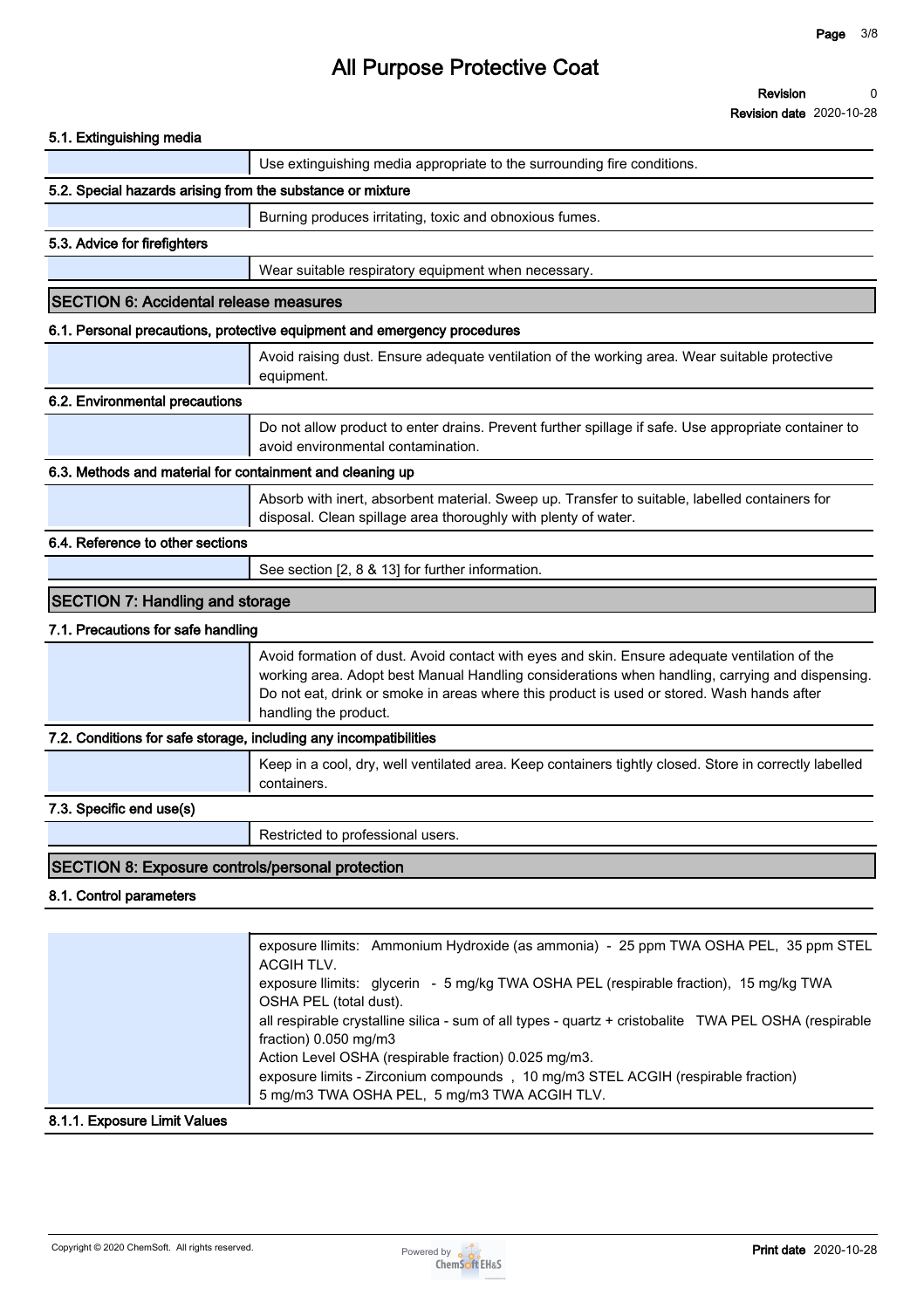#### **8.1.1. Exposure Limit Values**

| glycerin (Glycerol, mist) | WEL 8-hr limit ppm: -        | WEL 8-hr limit mg/m3: $10$     |
|---------------------------|------------------------------|--------------------------------|
|                           | WEL 15 min limit ppm: -      | WEL 15 min limit mg/m3: -      |
|                           | WEL 8-hr limit mg/m3 total - | WEL 15 min limit mg/m3 total - |
|                           | inhalable dust:              | inhalable dust:                |
|                           | WEL 8-hr limit mg/m3 total - | WEL 15 min limit mg/m3 total - |
|                           | respirable dust:             | respirable dust:               |

#### **8.2. Exposure controls**

| 8.2.1. Appropriate engineering | Ensure adequate ventilation of the working area.                |
|--------------------------------|-----------------------------------------------------------------|
| controls                       |                                                                 |
| 8.2.2. Individual protection   | Wear chemical protective clothing.                              |
| measures                       |                                                                 |
| Eye / face protection          | Approved safety goggles.                                        |
| Skin protection -              | Chemical resistant gloves (PVC).                                |
| Handprotection                 |                                                                 |
| <b>Respiratory protection</b>  | Wear: Suitable respiratory equipment.                           |
| 8.2.3. Environmental exposure  | Use appropriate container to avoid environmental contamination. |
| controls                       |                                                                 |

#### **SECTION 9: Physical and chemical properties**

#### **9.1. Information on basic physical and chemical properties**

| Appearance                                     | Liquid                                           |
|------------------------------------------------|--------------------------------------------------|
|                                                | <b>Colour</b> White/Cloudy                       |
|                                                | <b>Odour</b> Ammoniacal                          |
| Odour threshold   Not applicable.              |                                                  |
|                                                | <b>pH</b> No data available                      |
|                                                | Melting point   No data available                |
|                                                | <b>Freezing Point</b> No data available          |
|                                                | Initial boiling point   No data available        |
|                                                | <b>Flash point</b> Not applicable.               |
| <b>Evaporation rate</b> Not applicable.        |                                                  |
| Flammability (solid, gas) Not applicable.      |                                                  |
|                                                | Vapour pressure   No data available              |
|                                                | <b>Relative density</b> 1.79 (H2O = 1 $@$ 20 °C) |
|                                                | Fat Solubility   Not applicable.                 |
| <b>Partition coefficient</b> No data available |                                                  |
| Autoignition temperature   Not applicable.     |                                                  |
|                                                | Viscosity Not applicable.                        |
| <b>Explosive properties</b> Not determined     |                                                  |
|                                                | Solubility   Miscible in water                   |

#### **9.2. Other information**

|                                             | <b>Conductivity</b> Not applicable. |  |
|---------------------------------------------|-------------------------------------|--|
| Surface tension Not applicable.             |                                     |  |
|                                             | Gas group Not applicable.           |  |
| Benzene Content   Not applicable.           |                                     |  |
|                                             | Lead content Not applicable.        |  |
| VOC (Volatile organic Not applicable.       |                                     |  |
| compounds)                                  |                                     |  |
| <b>SECTION 10: Stability and reactivity</b> |                                     |  |

#### **10.1. Reactivity**

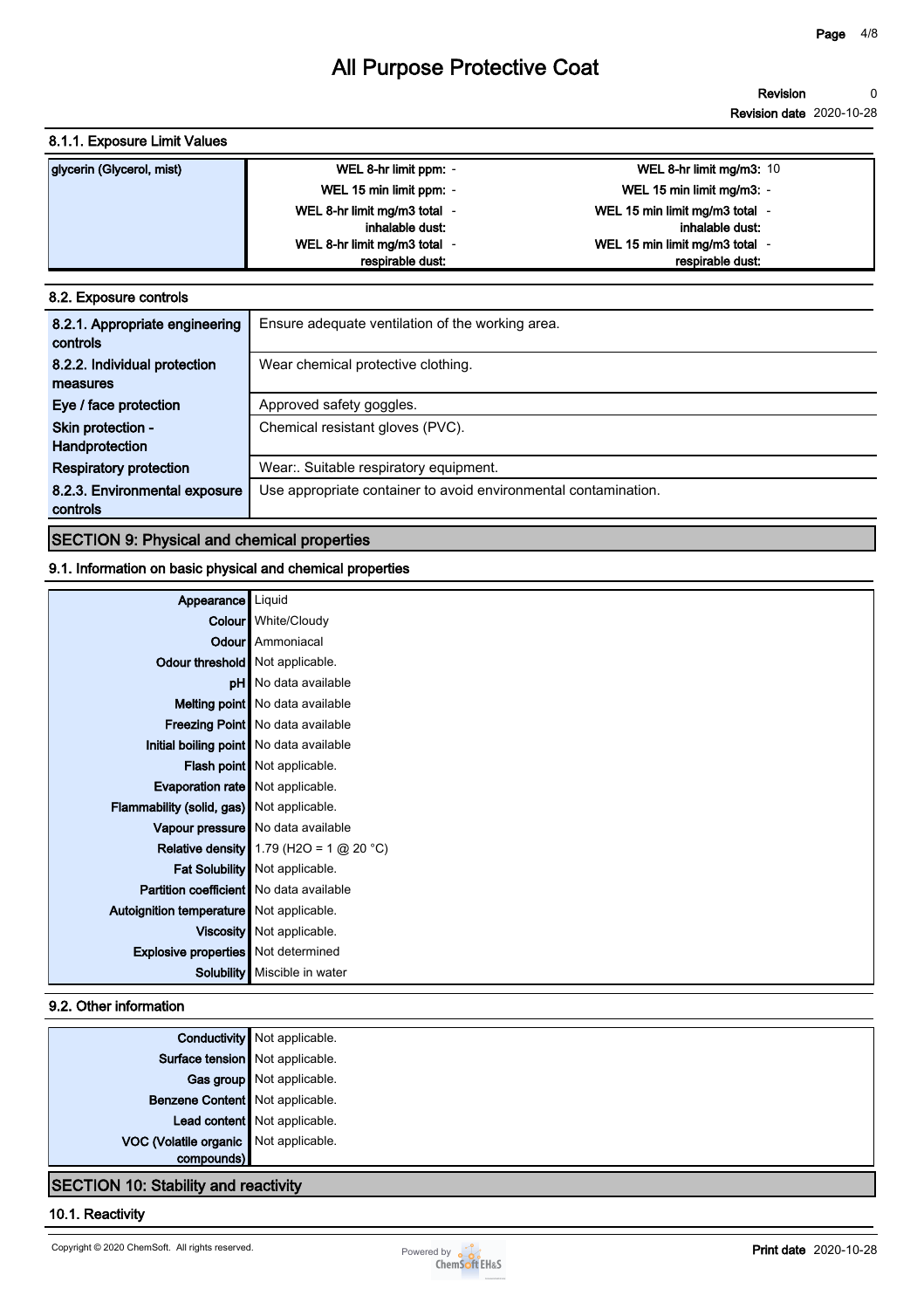#### **Revision Revision date 2020-10-28 0**

| 10.1. Reactivity                             |                                                                                                                                                                                                                                 |
|----------------------------------------------|---------------------------------------------------------------------------------------------------------------------------------------------------------------------------------------------------------------------------------|
|                                              | Not applicable.                                                                                                                                                                                                                 |
| 10.2. Chemical stability                     |                                                                                                                                                                                                                                 |
|                                              | Stable under normal conditions.                                                                                                                                                                                                 |
| 10.3. Possibility of hazardous reactions     |                                                                                                                                                                                                                                 |
|                                              | Avoid contact with: Most common metals, forms, hydrogen gas.                                                                                                                                                                    |
| 10.4. Conditions to avoid                    |                                                                                                                                                                                                                                 |
|                                              | Heat. Direct sunlight.                                                                                                                                                                                                          |
| 10.5. Incompatible materials                 |                                                                                                                                                                                                                                 |
|                                              | most common metals. Acids. Oxidising agents.                                                                                                                                                                                    |
| 10.6. Hazardous decomposition products       |                                                                                                                                                                                                                                 |
|                                              | Carbon dioxide (CO2).                                                                                                                                                                                                           |
|                                              | Hazardous Decomposition Products (silica):<br>Crystalline silica will dissolve in hydrofluoric acid<br>and produce silicone tetrafluoride. Reaction with water or acids generates heat.                                         |
|                                              | Hazardous Decomposition Products (Zircon):  Zirconium silicate will disassociate to Zirconium<br>Dioxide (ZRO2) and Silicon dioxide (SiO2) when heated above 1540 degrees Celsius. Hazardous<br>Polymerization: Will not occur. |
| <b>SECTION 11: Toxicological information</b> |                                                                                                                                                                                                                                 |
| 11.1. Information on toxicological effects   |                                                                                                                                                                                                                                 |
| <b>Acute toxicity</b>                        | Irritant, moderate eye. May cause irritation to skin, eyes and mucous membranes. Ingestion<br>causes burns to the respiratory tract. May cause irritation to mucous membranes.                                                  |
| Skin corrosion/irritation                    | Irritating to eyes and skin.                                                                                                                                                                                                    |

| Skin corrosion/irritation                   | Irritating to eyes and skin.                                                                                                                                                                                                                                                                                                                                                                                                                                                                                                                                                                                                                                                                                                                                                                                                                                                                                                                                                                                                                                                                                                                                                                                                                                                                                                                                                                                                                                                                                                                                                                                                                                                                                |
|---------------------------------------------|-------------------------------------------------------------------------------------------------------------------------------------------------------------------------------------------------------------------------------------------------------------------------------------------------------------------------------------------------------------------------------------------------------------------------------------------------------------------------------------------------------------------------------------------------------------------------------------------------------------------------------------------------------------------------------------------------------------------------------------------------------------------------------------------------------------------------------------------------------------------------------------------------------------------------------------------------------------------------------------------------------------------------------------------------------------------------------------------------------------------------------------------------------------------------------------------------------------------------------------------------------------------------------------------------------------------------------------------------------------------------------------------------------------------------------------------------------------------------------------------------------------------------------------------------------------------------------------------------------------------------------------------------------------------------------------------------------------|
| <b>Respiratory or skin</b><br>sensitisation | No sensitizaton effects reported.                                                                                                                                                                                                                                                                                                                                                                                                                                                                                                                                                                                                                                                                                                                                                                                                                                                                                                                                                                                                                                                                                                                                                                                                                                                                                                                                                                                                                                                                                                                                                                                                                                                                           |
| Germ cell mutagenicity                      | Based on available data, the classification criteria are not met.                                                                                                                                                                                                                                                                                                                                                                                                                                                                                                                                                                                                                                                                                                                                                                                                                                                                                                                                                                                                                                                                                                                                                                                                                                                                                                                                                                                                                                                                                                                                                                                                                                           |
| Carcinogenicity                             | Known Human Carcinogens (Category 1).                                                                                                                                                                                                                                                                                                                                                                                                                                                                                                                                                                                                                                                                                                                                                                                                                                                                                                                                                                                                                                                                                                                                                                                                                                                                                                                                                                                                                                                                                                                                                                                                                                                                       |
| <b>Reproductive toxicity</b>                | No data available.                                                                                                                                                                                                                                                                                                                                                                                                                                                                                                                                                                                                                                                                                                                                                                                                                                                                                                                                                                                                                                                                                                                                                                                                                                                                                                                                                                                                                                                                                                                                                                                                                                                                                          |
| STOT-single exposure                        | Based on available data, the classification criteria are not met.                                                                                                                                                                                                                                                                                                                                                                                                                                                                                                                                                                                                                                                                                                                                                                                                                                                                                                                                                                                                                                                                                                                                                                                                                                                                                                                                                                                                                                                                                                                                                                                                                                           |
| STOT-repeated exposure                      | Chronic effects<br>Prolonged inhalation of respirable crystalline silica<br>In 1997, the International Agency for Research on Cancer (IARC) concluded that crystalline silica<br>inhaled from occupational sources can cause lung cancer in humans. However it pointed out that<br>not all industrial circumstances, nor all crystalline silica types, were to be incriminated. (IARC<br>Monographs on the evaluation of the carcinogenic risks of chemicals to humans, Silica, silicates<br>dust and organic fibers, 1997, Vol. 68, IARC, Lyon, France). In June 2003, the European<br>Commission's Scientific Committee for Occupational Exposure Limits (SCOEL) concluded:<br>"that the main effect in humans of the inhalation of respirable crystalline silica is silicosis. There is<br>sufficient information to conclude that the relative lung cancer risk is increased in persons with<br>silicosis (and apparently, not in employees without silicosis exposed to silica dust in quarries and<br>in the ceramic industry). Therefore, preventing the onset of silicosis will also reduce the cancer<br>risk. Since a clear threshold for silicosis development cannot be identified, any reduction of<br>exposure will reduce the risk of silicosis."<br>(SCOEL SUM Doc 94-final on respirable crystalline silica, June 2003)<br>There is a body of evidence supporting the fact that increased cancer risk would be limited to<br>people already suffering from silicosis. Worker protection against silicosis should be assured by<br>respecting the existing regulatory occupational exposure limits and implementing additional risk<br>management measures where required (see Section 16). |

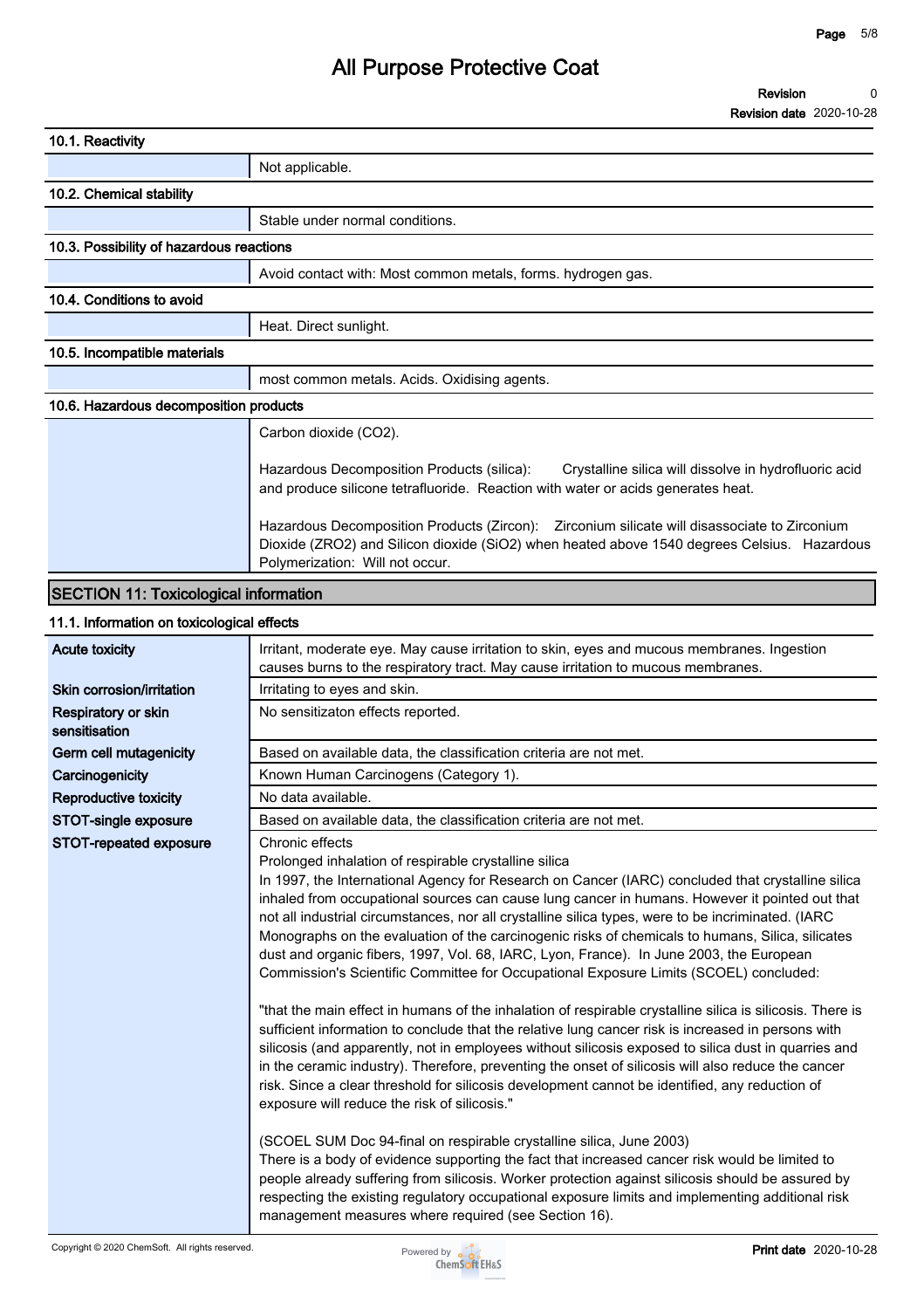| 11.1. Information on toxicological effects    |                                                                                                                                                                                                                                                                                                                              |                                |
|-----------------------------------------------|------------------------------------------------------------------------------------------------------------------------------------------------------------------------------------------------------------------------------------------------------------------------------------------------------------------------------|--------------------------------|
|                                               | This product contains [ zirconium dioxide CAS 1314-23-4 ] which contains trace quantities of<br>naturally occurring radioactive uranium and thorium (130 to 145 Picocuries/gram). Overexposure<br>to respirable dust containing radioactive materials may cause lung cancer.<br>has been reporated to cause lung granulomas. | Zirconium dioxide              |
| 11.1.4. Toxicological Information             |                                                                                                                                                                                                                                                                                                                              |                                |
| glycerin                                      | Inhalation Rat LC50/>570 h: 1                                                                                                                                                                                                                                                                                                | Oral Rat LD50: 12600 mg/kg     |
| 11.1.12. Mixture versus substance information |                                                                                                                                                                                                                                                                                                                              |                                |
|                                               | glycerin. Inhalation Rat LC50/>570 h = 1.<br>sodium silciate. Oral Rat LD50 = 1960 mg/kg.<br>sodium 2-ethylhexyl sulfate. Oral Rat LD50 = 4000mg/kg.                                                                                                                                                                         |                                |
| <b>SECTION 12: Ecological information</b>     |                                                                                                                                                                                                                                                                                                                              |                                |
| 12.1. Toxicity                                |                                                                                                                                                                                                                                                                                                                              |                                |
| glycerin                                      | Daphnia EC50/48h: 10000 mg/l                                                                                                                                                                                                                                                                                                 | Fish LC50/96h: 10000.0000 mg/l |
| 12.2. Persistence and degradability           |                                                                                                                                                                                                                                                                                                                              |                                |
|                                               | glycerin is. Readily biodegradable.                                                                                                                                                                                                                                                                                          |                                |
| 12.3. Bioaccumulative potential               |                                                                                                                                                                                                                                                                                                                              |                                |
|                                               |                                                                                                                                                                                                                                                                                                                              |                                |
|                                               | glycerin is not expected to biocentrate in fish and aquatic organisms.                                                                                                                                                                                                                                                       |                                |
| <b>Partition coefficient</b>                  |                                                                                                                                                                                                                                                                                                                              |                                |
|                                               | All Purpose Protective Coat No data available                                                                                                                                                                                                                                                                                |                                |
| 12.4. Mobility in soil                        |                                                                                                                                                                                                                                                                                                                              |                                |
|                                               | glycerin. very high mobility in soils.                                                                                                                                                                                                                                                                                       |                                |
| 12.5. Results of PBT and vPvB assessment      |                                                                                                                                                                                                                                                                                                                              |                                |
|                                               | Not applicable.                                                                                                                                                                                                                                                                                                              |                                |
| 12.6. Other adverse effects                   |                                                                                                                                                                                                                                                                                                                              |                                |
|                                               | none known.                                                                                                                                                                                                                                                                                                                  |                                |
| <b>SECTION 13: Disposal considerations</b>    |                                                                                                                                                                                                                                                                                                                              |                                |
| <b>General information</b>                    |                                                                                                                                                                                                                                                                                                                              |                                |
|                                               | Dispose of in compliance with all local and national regulations.                                                                                                                                                                                                                                                            |                                |
| <b>SECTION 14: Transport information</b>      |                                                                                                                                                                                                                                                                                                                              |                                |
| 14.1. UN number                               |                                                                                                                                                                                                                                                                                                                              |                                |
|                                               | The product is not classified as dangerous for carriage.                                                                                                                                                                                                                                                                     |                                |
| 14.2. UN proper shipping name                 |                                                                                                                                                                                                                                                                                                                              |                                |
|                                               | The product is not classified as dangerous for carriage.                                                                                                                                                                                                                                                                     |                                |
| 14.3. Transport hazard class(es)              |                                                                                                                                                                                                                                                                                                                              |                                |
|                                               | The product is not classified as dangerous for carriage.                                                                                                                                                                                                                                                                     |                                |
| 14.4. Packing group                           |                                                                                                                                                                                                                                                                                                                              |                                |
|                                               | The product is not classified as dangerous for carriage.                                                                                                                                                                                                                                                                     |                                |

#### **14.5. Environmental hazards**

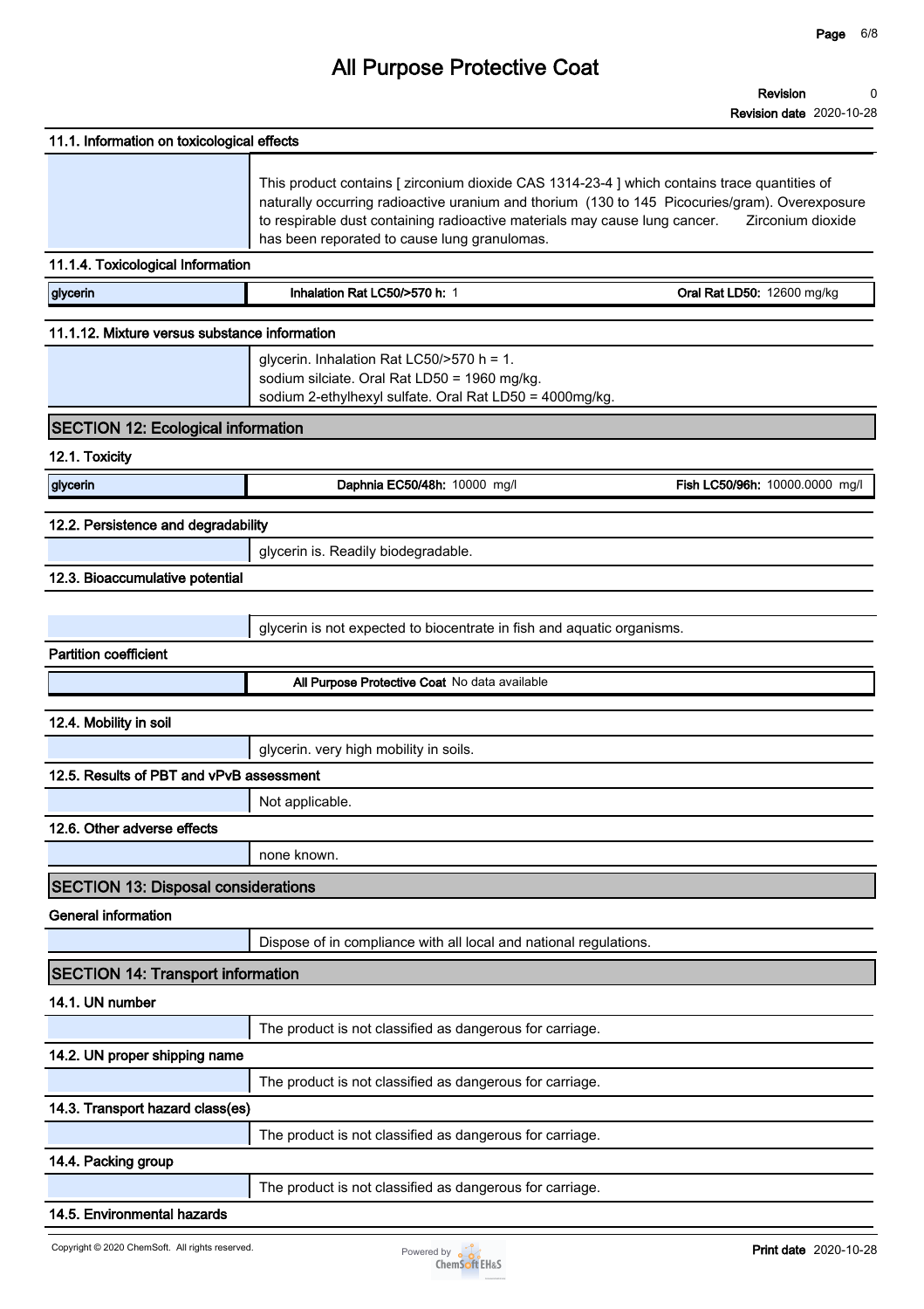| 14.5. Environmental hazards               |                                                                                                                                                                                                                                                                         |
|-------------------------------------------|-------------------------------------------------------------------------------------------------------------------------------------------------------------------------------------------------------------------------------------------------------------------------|
|                                           | The product is not classified as dangerous for carriage.                                                                                                                                                                                                                |
| 14.6. Special precautions for user        |                                                                                                                                                                                                                                                                         |
|                                           | The product is not classified as dangerous for carriage.                                                                                                                                                                                                                |
|                                           | 14.7. Transport in bulk according to Annex II of MARPOL 73/78 and the IBC Code                                                                                                                                                                                          |
|                                           | The product is not classified as dangerous for carriage.                                                                                                                                                                                                                |
| <b>Further information</b>                |                                                                                                                                                                                                                                                                         |
|                                           | The product is not classified as dangerous for carriage.                                                                                                                                                                                                                |
| <b>SECTION 15: Regulatory information</b> |                                                                                                                                                                                                                                                                         |
|                                           | 15.1. Safety, health and environmental regulations/legislation specific for the substance or mixture                                                                                                                                                                    |
| <b>Regulations</b>                        | U.S. FEDERAL REGULATIONS: All Purpose Protective Coat                                                                                                                                                                                                                   |
|                                           | CERCLA 103 Reportable Quantity: All Purpose Protective Coat has a RQ of 10,000 pounds<br>based RQ for Ammonium Hydroxide of < 1%. Many states have more stringent release reporting<br>requirements. Report spills required under federal, state and local regulations. |
|                                           | <b>SARA TITLE III:</b><br>Hazard Category For Section 311/312: see Section 2                                                                                                                                                                                            |
|                                           | Section 313 Toxic Chemicals: This product contains the following chemicals subject to Annual<br>Release Reporting Requirements Under SARA Title III, Section 313 (40 CFR 372): none                                                                                     |
|                                           | Section 302 Extremely Hazardous Substances (TPQ): None                                                                                                                                                                                                                  |
|                                           | EPA Toxic Substances Control Act (TSCA) Status: All of the components of this product are listed<br>on the TSCA inventory.                                                                                                                                              |
|                                           | <b>U.S. STATE REGULATIONS</b><br>California Proposition 65: WARNING This product can expose you to chemcial including quartz,<br>which is known to the State of California to casue cancer. For more information, go to<br>www.P65Warnings.ca.gov.                      |
|                                           | INTERNATIONAL REGULATIONS:                                                                                                                                                                                                                                              |
|                                           | Canadian Environmental Protection Act: All of the components in this product are listed on the<br>Domestic Substances List (DSL).                                                                                                                                       |
|                                           | European Inventory of New and Existing Chemicals Substances (EINECS): All of the components<br>in this product are listed on the EINECS inventory.                                                                                                                      |

#### **15.2. Chemical safety assessment**

**No data is available on this product.**

### **SECTION 16: Other information Other information Text of Hazard Statements in Section 3 Carc. 1A: H350 - May cause cancer . STOT RE 1: H372 - Causes damage to organs through prolonged or repeated exposure . Skin Irrit. 2: H315 - Causes skin irritation. Eye Irrit. 2: H319 - Causes serious eye irritation. STOT SE 3: H335 - May cause respiratory irritation. Skin Corr. 1B: H314 - Causes severe skin burns and eye damage. Aquatic Acute 1: H400 - Very toxic to aquatic life.**

#### **Further information**